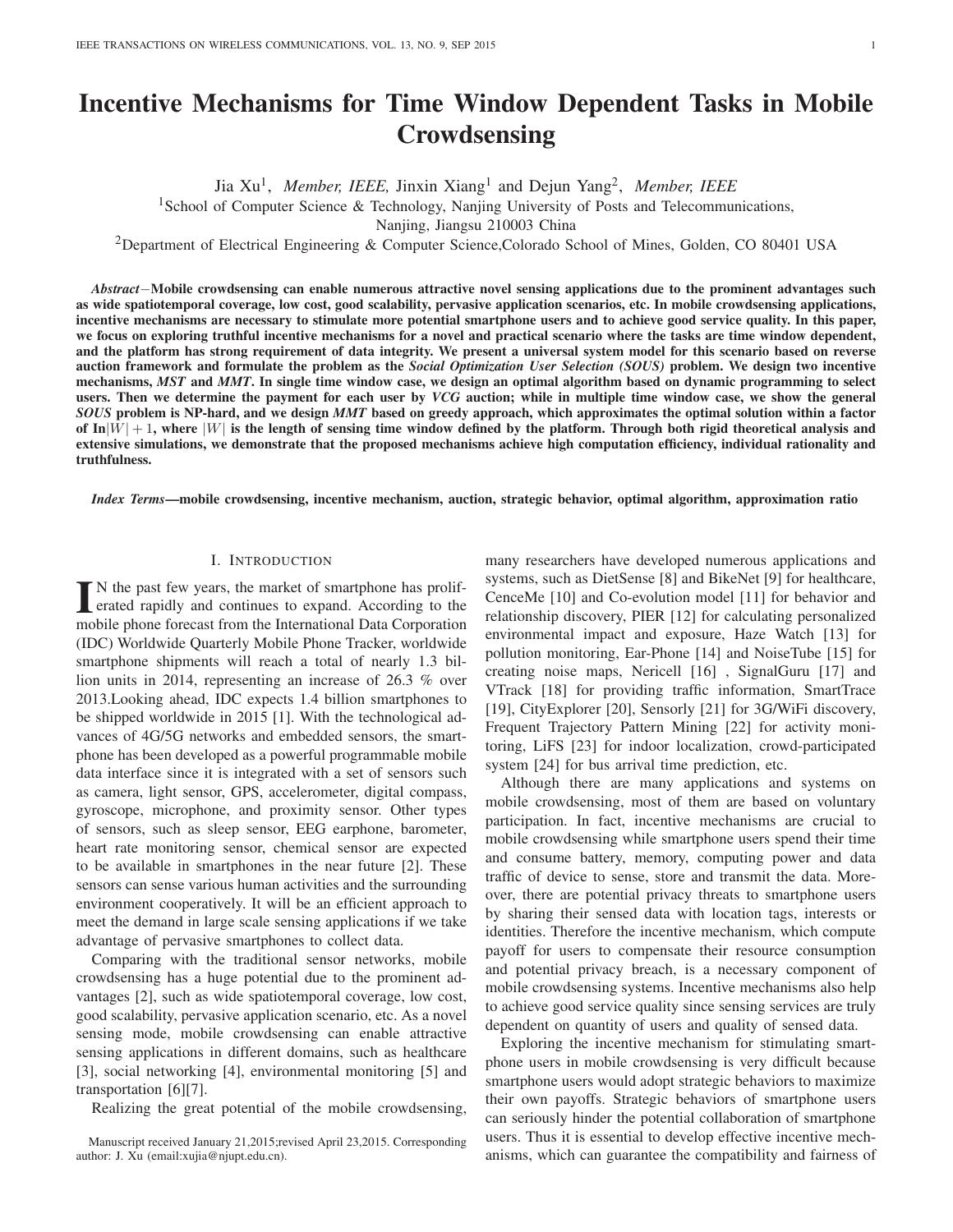mobile crowdsensing systems.

There have been some research efforts on developing incentive mechanisms for mobile crowdsensing, which can generally be divided into two categories: offline mechanisms [25- 27] and online mechanisms [28-30]. In offline mechanisms, the concurrent presence of numerous smartphone candidates is required. These offline schemes assume that all users will stay from the beginning of one round of task distribution for bidding, while online mechanisms aim to deal with the case where users submit their profiles when they arrive.

In practice, many mobile crowdsensing applications have strong requirement of data integrity. It is important in many scenarios to accomplish all tasks publicized by the platform since the fragmented data may not meet the requirements of the applications, and the value of the fragmented data may decrease significantly. There are some realistic examples of existing projects with strong requirement of data integrity:

**Project1** : The crowd-participated bus arrival time prediction system [24]

In this work, the sharing users sample the cell tower sequences and send the sequences to the backend server. Then the backend server uses the cell tower sequences to match the bus route stored in the database and predicts bus arrival time at various bus stops. One of the challenges of this system is called information assembling: One sharing user may not stay on one bus to collect adequate time period of information. Insufficient amount of uploaded information may result in inaccuracy in matching the bus route. An effective information assembling strategy is required to solve the jigsaw puzzle of combining pieces of incomplete information from multiple users to picture the intact bus route status. There is a strong requirement of data integrity in this application scenario since only continuous cell tower sequences can be used to predict realtime bus arrival time accurately.

**Project2** : Ear-Phone [14]

Ear-Phone is an end-to-end participatory urban noise mapping system, which consists of a mobile phone component and a central server component. Noise levels are assessed on the mobile phones before being transmitted to the central server. The central server reconstructs the noise map based on the partial noise measurements. When the mobile phone is not used for conversation, the *MobSLM* on the phone is turned on. When turned on, the signal processing module starts computing a loudness characteristic known as the equivalent noise level over a time interval *T* from the raw acoustic samples collected by the microphone over the corresponding time interval. There is a component for computing long-term equivalent noise level in central server. This component computes the long-term equivalent noise level over the duration *N*· *T* (where  $N > 1$  and *N* is an integer) from the equivalent noise levels measured over shorter time durations *T*. There is a strong requirement of data integrity in this application since the equivalent noise levels measured over shorter time durations are necessary to compute long-term equivalent noise level.

**Project3** : Haze Watch [13]

The members of the Haze Watch project are developing a mobile air pollution sensor which will be attached to motor vehicles and used for gathering air pollution readings. These devices will measure Carbon Monoxide, Ozone, Sulphur Dioxide and Nitrogen Dioxide. Using Bluetooth, these measurements will be sent to an iPhone within the car where both time and GPS coordinates are recorded and sent to a server. Haze Watch has also developed an effective form of displaying pollution readings on visual maps to reflect the levels of concentrations of particulate pollutants. There is also a strong requirement of data integrity in this application scenario since the pollution readings are required to cover whole time line.

However, the existing mechanisms consider the applications with weak requirement of data integrity. For example, the tasks described in [25] or [29] are location dependent, and it may not necessary to make sure that all tasks are accomplished. The existing mechanisms cannot be applied to the mobile crowdsensing applications with strong requirement of data integrity since these mechanisms aim to optimize the payoff of the platform [25] or the value from the selected users'<br>services under the budget constraint [29.33] no matter whether services under the budget constraint [29,33] no matter whether all tasks are performed.

In this work, we focus on exploring truthful incentive mechanisms satisfying the desirable properties for time window dependent tasks in mobile crowdsensing. We present a universal system model for this novel mobile crowdsensing scenario. To stimulate smartphone users, the interactions between the platform and the smartphone users are modeled as a reverse auction mechanism. We formulate the *Social Optimization User Selection (SOUS)* problem and propose two incentive mechanisms, *MST* and *MMT* to solve the *SOUS* problem in single time window case and multiple time window case, respectively. In *MST*, we design a dynamic programming algorithm to select users and determine the payment by Vickrey-Clarke-Groves (*VCG*) auction. Since the general *SOUS* problem is NP-hard, we design *MMT* based on approximation algorithm, which follows a greedy approach. We show that both two designed incentive mechanisms satisfy the desirable properties.

The key contributions of our work are summarized in the following:

- To the best of our knowledge, this is the first work on incentive mechanism design for the mobile crowdsensing applications with strong requirement of data integrity. In this paper, we focus on dealing with a category of time window dependent task mobile crowdsensing, which is a novel and practical scenario. We present the universal system model for this scenario and formulate the *Social Optimization User Selection* (*S*OUS) problem.
- In single time window case, we design an optimal algorithm based on dynamic programming to solve the *SOUS* problem. We design a *VCG* auction based incentive mechanism, which is computationally efficient, individually rational and truthful.
- In multiple time window case, we show the general *SOUS* problem is NP-hard, and we develop an approximation algorithm, which follows a greedy approach to select users and determine payment. Moreover, we show the proposed incentive mechanism in such case is computa-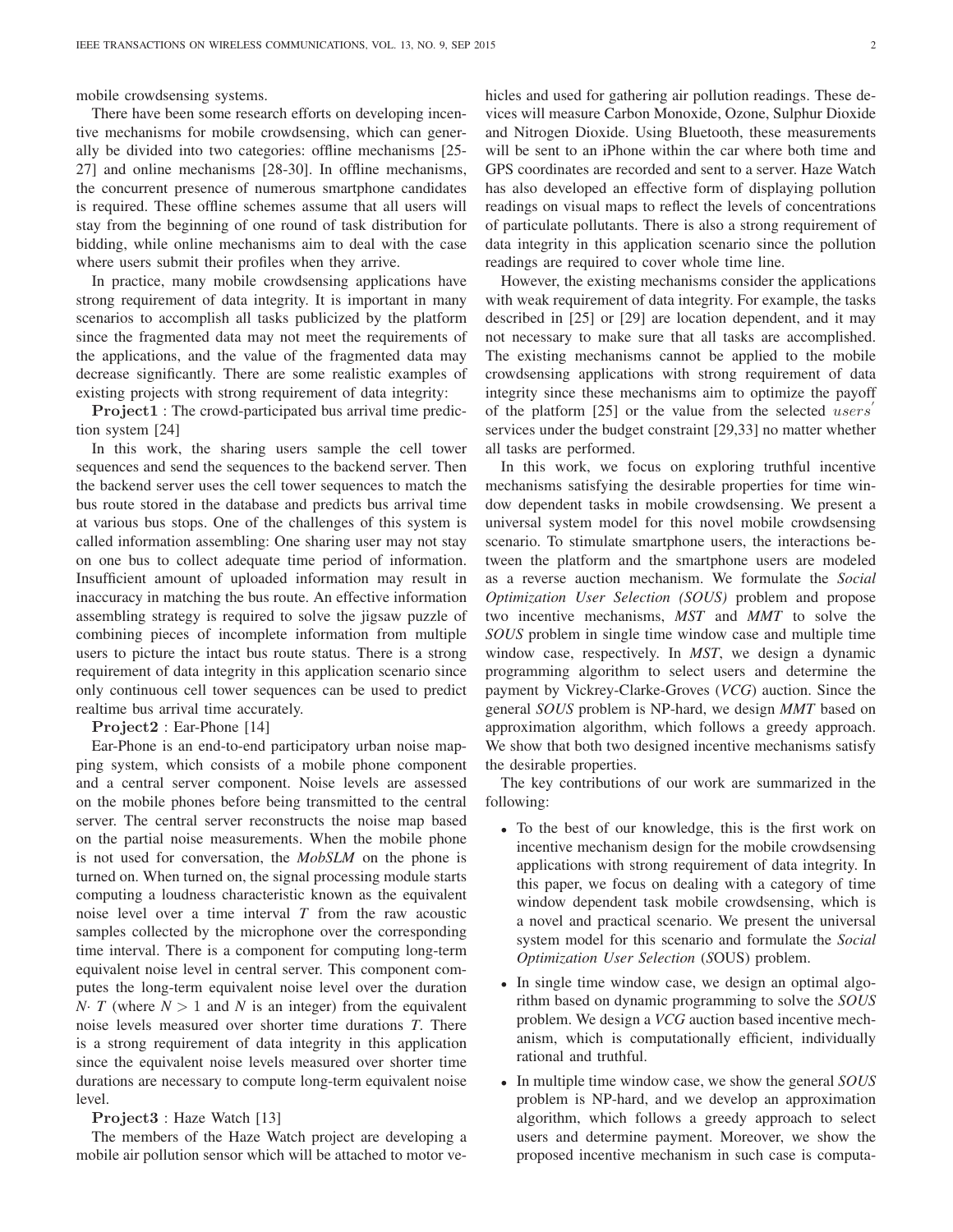tionally efficient, individually rational and truthful with low approximation ratio.

The rest of the paper is organized as follows. Section 2 formulates the system model and problem. We present incentive mechanism, *MST*, in single time window case in Section 3. The incentive mechanism, *MMT*, in multiple time window case is described in Section 4. Performance evaluation is presented in Section 5. We review the related work in Section 6, and conclude this paper in Section 7.

# II. SYSTEM MODEL AND PROBLEM FORMULATION

#### *A. System Model*

We consider a mobile crowdsensing system consisting of a platform and many smartphone users. The platform resides in the cloud. Different from most crowdsensing systems, we consider a time window dependent task crowdsensing scenario, i.e., the platform wants to collect the continuous data in a specific time interval.

This scenario is very practical and pervasive. As shown in Fig.1, there are many time window dependent applications in crowdsensing with strong requirement of data integrity, such as continuous measure of trace, traffic condition, noise, air pollution and continuous observation of garbage classification, etc. These tasks can be regarded as a big task, which lasts in whole time window and is unlikely to be accomplished by single human being, such as sampling the cell tower sequences on whole bus route [24], measuring the long-term equivalent noise levels [14], and gathering the air pollution readings all the time [13]. These projects all fall into the time window dependent task crowdsensing scenario.

We consider the platform publicizes a sensing time window  $W = [T<sub>S</sub>, T<sub>E</sub>]$ , where  $T<sub>S</sub>$  and  $T<sub>E</sub>$  are the start time and end time respectively. In other words, the platform requests the sensing data in the period from  $T<sub>S</sub>$  to  $T<sub>E</sub>$ . We denote the length of time window  $W$ , i.e., the number of time units, as  $|W|$ . The time unit, which is closely bound up with the application scenarios, is determined by the sampling frequency of sensing data in practice. It is reasonable that the sensing data is valid if a user submits it in arbitrary point-in-time within time unit.

Assume that a crowd of smartphone users  $U = \{1, 2, ..., n\}$ are interested in participating sensing tasks. Each user  $i$ responds with a bid  $B_i = (\Gamma_i, b_i)$ , in which  $\Gamma_i$  =  $\{[s_i^1e_i^1], ..., [s_i^{k_i}, e_i^{k_i}]\}$  is a set of  $k_i$  time windows the user<br>i can perform. Each  $\Gamma_i$  is associated with the cost  $e_i$ ,  $e_j^j$  and i can perform. Each  $\Gamma_i$  is associated with the cost  $c_i$ ,  $s_i^j$  and  $c_j^j \forall i \in \mathbb{N}$   $\forall i \in \mathbb{N}$  can be any point in time, although  $\sum_{i=1}^{n} s_i^2$   $\leq T_S$  or  $e_i^j > T_E$  cannot bring extra benefit for user  $j_i, \forall i \in U, \forall j \in \{1, ..., k_i\}$  can be any point-in-time, although  $j \leq T_{\text{c}}$  or  $e^j > T_{\text{c}}$  cannot bring extra benefit for user i in our mechanisms.  $b_i$  is the claimed cost which is the bid price that user i wants to charge for performing  $\Gamma_i$ .

The platform selects a subset of users  $S \subseteq U$ , and notifies winners of the determination. The winners perform the sensing in their submitted time windows and send data back to the platform. Each user i is paid  $p_i$ , which is computed by the platform. The above interactive process can be illustrated The above interactive process can be illustrated by Fig.2.



Fig.1. Examples of time window dependent task crowdsensing paradigm



Fig.2. Illustration of a mobile crowdsensing system as a reverse auction framework

We define the utility of user  $i$  as the difference between the payment and its real cost. Then the utility of user  $i$  can be computed as follows

$$
u_i = p_i - c_i \tag{1}
$$

Specially, the utility of the losers would be zero because they are paid nothing in our designed mechanisms and there is no cost for sensing.

Note that  $b_i$  can be different from the real cost  $c_i$  of performing  $\Gamma_i$  since we consider users are selfish individuals, and the real cost is private and unknown to other users and the platform. So the users may take a strategic behavior by claiming cost to maximize their own utility.

The users can also take a strategic behavior by reporting the set of time windows that are not real. The time window truthfulness can be achieved if the platform can verify whether all sensing data in announced time windows is submitted and whether the sensing data is generated at the announced time. For this purpose, we assume the sensing data is processed by trusted time stamping such as *Public Key Infrastructure Time-Stamp Protocol* (*TSP*) [39], which is based on digital signatures and hash functions. By using *TSP*, it is not difficult to verify that the timestamp of sensing data is unaltered and was issued by the *Time Stamping Authority* (*TSA*, a trusted third party).

The utility of the platform is

$$
u_0 = v(\mathcal{W}) - \sum_{i \in s} p_i \tag{2}
$$

where  $v(W)$  is the value to the platform when it obtained all data in whole  $W$ .

Note that continuous sensing data is defined by the specific requirement of the platform. Specifically, the sensing data is not only the data with continuous time line, but also discrete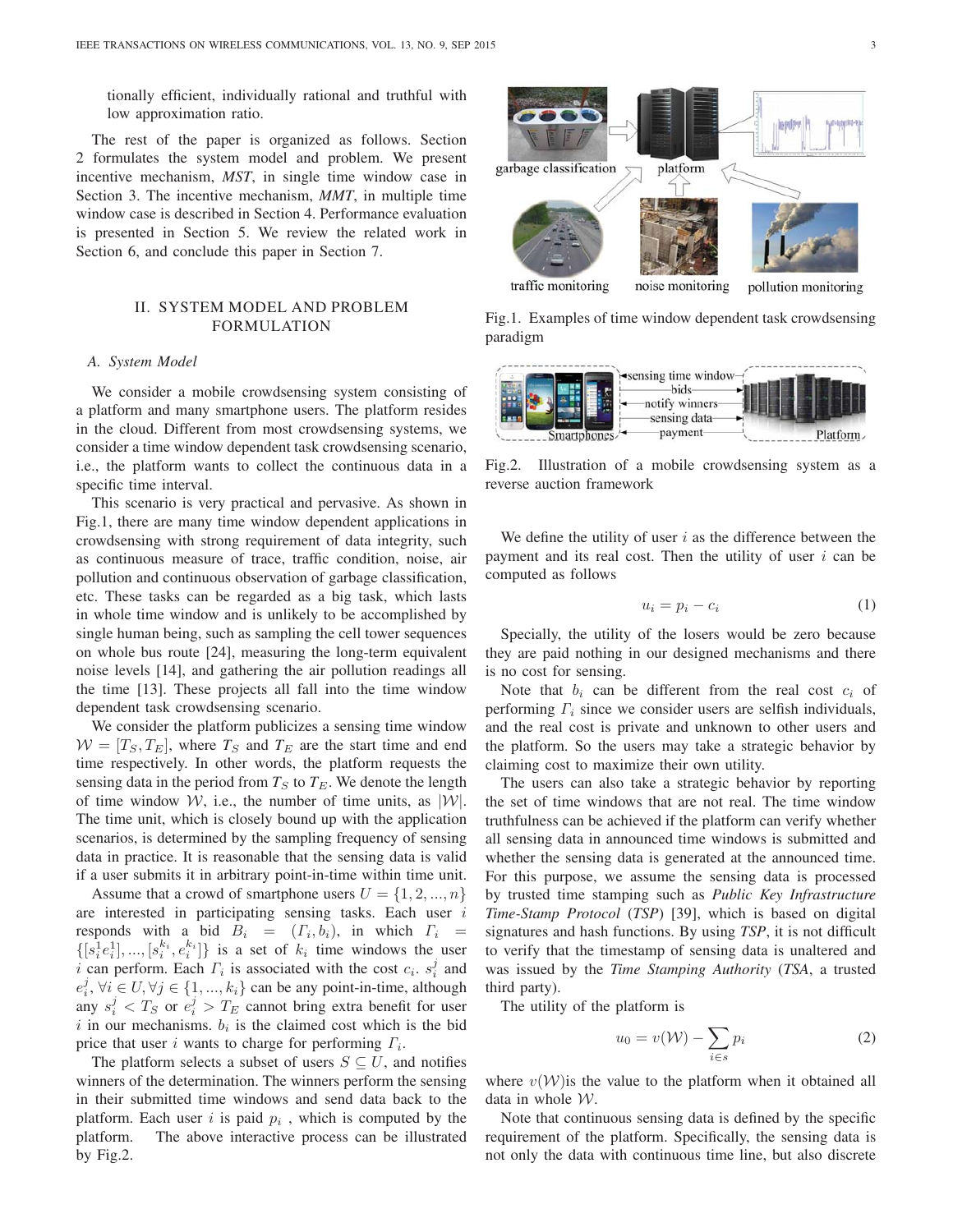sampling data abide by the certain time distribution required by the platform. For example, the platform wants to collect photos per minute in continuous sixty minutes.

### *B. Problem Formulation*

We consider an incentive mechanism  $\mathcal{M}(f, p)$  consisting of a user selection function  $f$  and a payment decision function  $p$ . For any time window W and a set of strategy bids  $B=(B_1,B_n)$ , the function  $f(W, B)$  computes a subset of users  $S \subseteq U$ , and the function  $p(W, B)$  returns a vector  $(p_1, p_n)$  of payments to all the users. The objective function is minimizing the social cost which is the sum of the real costs of selected users for completing the sensing in whole time window. The problem can be formulated as follows:

$$
min \sum_{i \in S} b_i
$$
\n(3)

$$
s.t. \mathcal{W} \subseteq \bigcup_{i \in S, j \in \{1, \dots, k\}} [s_i^j, e_i^j] \tag{4}
$$

The problem of minimizing the social cost is equivalent to the problem of maximizing social efficiency. In our system model, the social efficiency is  $v(\mathcal{W}) - \sum_{i \in S} b_i$ . The value of  $v(\mathcal{W})$  is constant since W is publicized by the platform at the beginning of the auction, and all tasks in  $W$  are performed. Thus the objective of the problem presented in formula (3) and formula (4) is maximizing social efficiency in essence. We call this problem as *Social Optimization User Selection* (*SOUS*) problem.

The constraint means the time windows submitted by selected users should cover the required time window, i.e., the mechanisms should make sure that the sensing data submitted by the winners can meet the requirement of data integrity from  $T<sub>S</sub>$  to  $T<sub>E</sub>$ . We assume that there are enough users who can satisfy the constraint naturally. We also exclude the situation where only one bid hits the arbitrary time slot in  $[T_S, T_E]$  in order to prevent the monopoly.

Although the real cost  $c_i$  is only known by user i, we will prove that claiming a different cost  $b_i$  cannot help to increase the utility of user  $i$  in our designed mechanisms. So we still use  $b_i$  when we attempt to maximize social efficiency in the mechanisms designed below.

We consider two types of user bids in our system model: bids with single time window and bids with multiple time windows.

In the multiple time window case, the users can submit multiple time windows in one bid. For example, the equivalent noise levels [14] or the air pollution readings [13] can be submitted with multiple time windows. The participants can decide the set of time windows by several ways, such as future schedules, daily behaviors, habits or preferences. The participants can predict the time windows, within which they are in the specific locations to perform the sensing tasks based on their future schedules. Moreover, the participants can decide time windows according to their daily behaviors, habits or preferences with little effect on their daily life. A large body of research has demonstrated that people show striking persistence in their mobility profiles. For example, in [36], the authors state that the similarity of the mobility profile of a given user to its future profile is high, above 0.75 for eight days and remains above 0.6 for five weeks. The observations demonstrate that the mobility profile is indeed an intrinsic property and a valid representation of the user, even if only a short history of mobility profile is used.

Specially, in single time window case, each user only bids one time window, and the constraint of the *SOUS* problem can be relaxed as

$$
s.t. \ W \subseteq \cup_{i \in S} [s_i, e_i] \tag{5}
$$

Our objective is to design the incentive mechanisms satisfying the following four desirable properties to solve *SOUS* problem:

(1) Computational Efficiency

A mechanism  $\mathcal{M}(f, p)$  is computationally efficient if both user selection function  $f$  and payment decision function  $p$  can be computed in polynomial time.

(2) Individual Rationality

Each user will have a non-negative utility, i.e.,  $p_i \ge c_i$ ,  $\forall i \in U$ .

#### $(3)$ **Truthfulness**

A mechanism is truthful if no user can improve its utility by submitting a bid different from its real cost, no matter what others submit. In other words, reporting the real cost is a dominant strategy [31] for all users.

(4) Social Optimization

The objective function is maximizing the social efficiency. We attempt to find optimal solution or approximation algorithm with low approximation ratio when there is no optimal solution computed in polynomial time. For the latter, the approximation ratio,  $O(g(n))$ , is the ratio between approximation solution and the optimal solution.

The importance of the first two properties is obvious, because they together assure the feasibility of the incentive mechanism. The last two properties are indispensable for guaranteeing the compatibility and high performance. Being truthful, the incentive mechanism can eliminate the fear of market manipulation and the overhead of strategizing over others for the participating users.

# III. INCENTIVE MECHANISM IN SINGLE TIME WINDOW CASE

In this section, we consider the special case where each user bids with only one time window. We present an incentive mechanism *MST* in this single time window case.

#### *A. Mechanism Design*

We design an auction mechanism consisting of user selection phase and payment determination phase. In user selection phase, we propose an optimal algorithm based on dynamic programming to solve *SOUS* problem. In payment determination phase, we compute payment based on the *VCG* auction [31]. The whole process is illustrated in Algorithm 1.

The user selection phase follows a dynamic programming approach: Users are sorted according to the right point of their time windows such as  $e_1 \leq e_2 \leq ... \leq e_n$ . Then we compute  $F(i)$ , for  $\forall i \in U$  in sequence, where  $F(i)$  is the minimum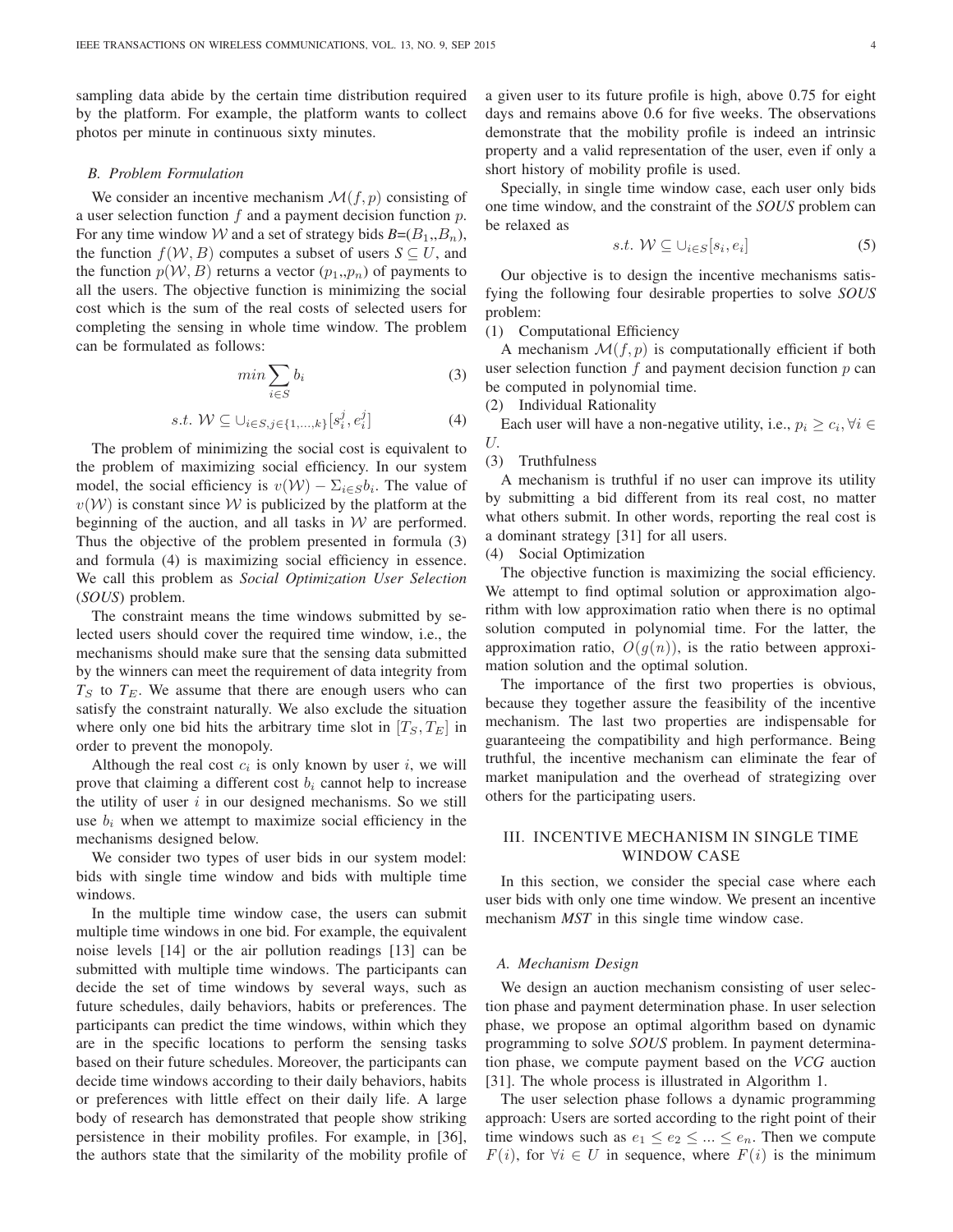social cost covering time window  $[T<sub>S</sub>, e<sub>i</sub>]$ . Considering all  $F(i)$ ,  $i < i$ , in above order have been computed,  $F(i)$  is determined by the sum of minimum  $F(j)$  satisfying  $e_i \geq s_i$ and  $b_i$ . So our recurrence is

$$
F(i) = \begin{cases} min_{e_j \ge s_i} F(j) + b_i & \text{if} \quad T_S \notin [s_i, e_i] \\ b_i & \text{if} \quad T_S \in [s_i, e_i] \end{cases} \tag{6}
$$

Then we get the minimum social cost

$$
min_{i \in U} \{ F(i) \mid T_E \in [s_i, e_i] \}
$$
\n<sup>(7)</sup>

In payment phase, we apply *VCG* based payment rule to determine the payment function. A winner will be paid an amount equal to the benefit it introduces to the system, i.e., the difference between others user's minimum social cost with and without it. The payment scheme is

$$
p_i = Cost(U \setminus \{i\}) - (Cost(U) - b_i), \forall i \in U \qquad (8)
$$

Here function *Cost*() means the minimum social cost computed by selection phase.

Algorithm 1 Incentive Mechanism in Multiple Time Window Case (*MMT*)

Input: Time Window W, Set of Bids *B*, Set of Users *U* //Phase 1: Selection 1:  $S \leftarrow \phi$ ; 2: for all  $i \in U$  do<br>3:  $F(i) = \infty$ :  $F(i) = \infty;$ 4: end for 5: Sort  $\Gamma_i$  based on  $e_i$  for  $\forall i \in U$  in the nondecreasingorder and the sequence is denoted by  $\{ \Gamma_1, \Gamma_2, , \Gamma_n \};$ 6: for  $i = 1$  to n **do**<br>7: **if**  $T_S \in [s_i, e_i]$  **t** 7: **if**  $T_S \in [s_i, e_i]$  then<br>8:  $pre(i) \leftarrow (-1)$ , 8:  $\text{pre}(i) \leftarrow (-1), F(i) = b_i;$ <br>9. **else** else 10:  $pre(i) \leftarrow (arg\ min_{e_j \geq s_i, j \leq i} F(j));$ <br>11:  $F(i) \leftarrow F(pre(i)) + b$ : 11:  $F(i) \leftarrow F(pre(i)) + b_i;$ <br>12: **end if** end if 13: end for 14:  $i \leftarrow arg\ min_{T_E \in [s_j, e_j], j \in U} F(j);$ 15:  $cost \leftarrow F(i);$ 16: while  $i \neq -1$  do <br>17:  $S \leftarrow S + I \in \{i\}$ 17:  $S \leftarrow S \cup \{i\}, i \leftarrow pre(i);$ 18: end while //Phase 2: Payment 19: for all  $i \in U$  do  $p_i \leftarrow 0$ ; 20: end for 21: for all  $i \in S$  do  $p_i \leftarrow Cost(U\setminus(i)) - (Cost(U) - b_i);$ 22: end for 23: return(cost, S, **<sup>P</sup>**);

#### *B. Mechanism Analysis*

In the following, we analyze the properties of the *MST* from four aspects mentioned in section 2.2.

**Lemma 1**. *MST is computationally efficient.*

*Proof:* Initializing  $F(i)$  takes  $O(n \log n)$  time. Sorting time windows takes  $O(nlogn)$  when we use computationally efficient sorting algorithm such as quick sorting. The recurrence of dynamic programming (line 6-13) runs  $n$  times. Finding minimum  $F(j)$  (line10) takes  $O(n)$  time. So the recurrence of dynamic programming takes  $O(n^2)$  time.

In fact, we can further improve the computational efficiency of finding minimum  $F(j)$  as follows. When computing  $F(i)$ , we can maintain a stack to store every  $F(i)$  which has been computed. Before pushing  $F(i)$  into stack, we pop the top element of stack until  $F(state(top)) < F(i)$ . Since we push and pop each time window once at most, the complexity of maintaining the stack in whole recurrence is  $O(n)$ . When  $F(j)$  in the stack has been sorted, we can use binary search algorithm to finding minimum  $F(j)$  (line10), which takes  $O(logn)$  time. So the recurrence of dynamic programming (line6-13) can take only  $O(n \log n)$  time.

Finding the minimum social cost (line14-15) takes  $O(n)$ time. Finding the solution (line16-18) takes  $O(n)$  time. Hence the running time of the selection phase is  $O(n \log n)$ . In payment phase, we call selection phase to compute Cost() for each winner, thus the time for computing payment takes  $O(n^2 \log n)$  time. Hence the running time of *MST* is bounded by  $O(n^2 \log n)$ .

Note that the running time of *MST*,  $O(n^2 \log n)$ , is very conservative since the number of winner is much less than  $n$ in practice.

**Lemma 2**. *MST is individually rational.*

*Proof:* We denote  $\omega^*$  and  $\omega_{-i}^*$  as the optimal social cost  $\frac{\partial U}{\partial \omega}$  roblem in single time window case with and without of *SOUS* problem in single time window case with and without user *i* respectively. Then  $p_i = \omega_{-i}^* - (\omega^* - b_i)$  based on line<br>21 in Algorithm 1. Since  $\omega^*$  is the optimal social cost, we 21 in Algorithm 1. Since  $\omega^*$  is the optimal social cost, we have  $\omega^* \leq \omega^*_{-i}$ , and it is easy to deduce  $p_i \geq b_i$ . If user i is not chosen its utility  $u_i = 0$ not chosen, its utility  $u_i = 0$ .

**Lemma 3**. *MST is truthful.*

*Proof:* Since *MST* is based on *VCG* auction, which is known as a truthful auction [31], *MST* is truthful.

**Lemma 4**. *MST is an optimal algorithm of SOUS problem in single time window case.*

*Proof:* Since *MST* follows a dynamic programming approach, we need prove the recurrence relationship is correct to minimize the social cost. Considering  $F(i)$  is the minimum social cost covering time window  $[T_S, e_i]$ , if  $T_S \in [s_i, e_i]$ ,  $[s_i, e_i]$ can be a candidate for the first time window in whole solution, then the minimum social cost for interval  $[s_i, e_i]$  is equal to the cost itself. In case  $T_s \notin [s_i, e_i], F(i)$  should be the sum of minimum cumulative cost covering  $[T<sub>S</sub>, s<sub>i</sub>]$  and  $b<sub>i</sub>$  in order to cover the time window  $[s_i, e_i]$ . Since we have sorted all users based on the right point of their time windows,  $[T_s, e_j]$ has been covered by  $F(j)$ , $\forall j < i$ , which has been computed previously. Thus  $F_i = min_{e_i > s_i} F_j + b_i$  is a correct recurrence relationship to find the optimal solution.

The above four lemmas together prove the following theorem.

**Theorem 1**. *MST is computationally efficient, individually rational, truthful and an optimal algorithm of SOUS problem in single time window case.*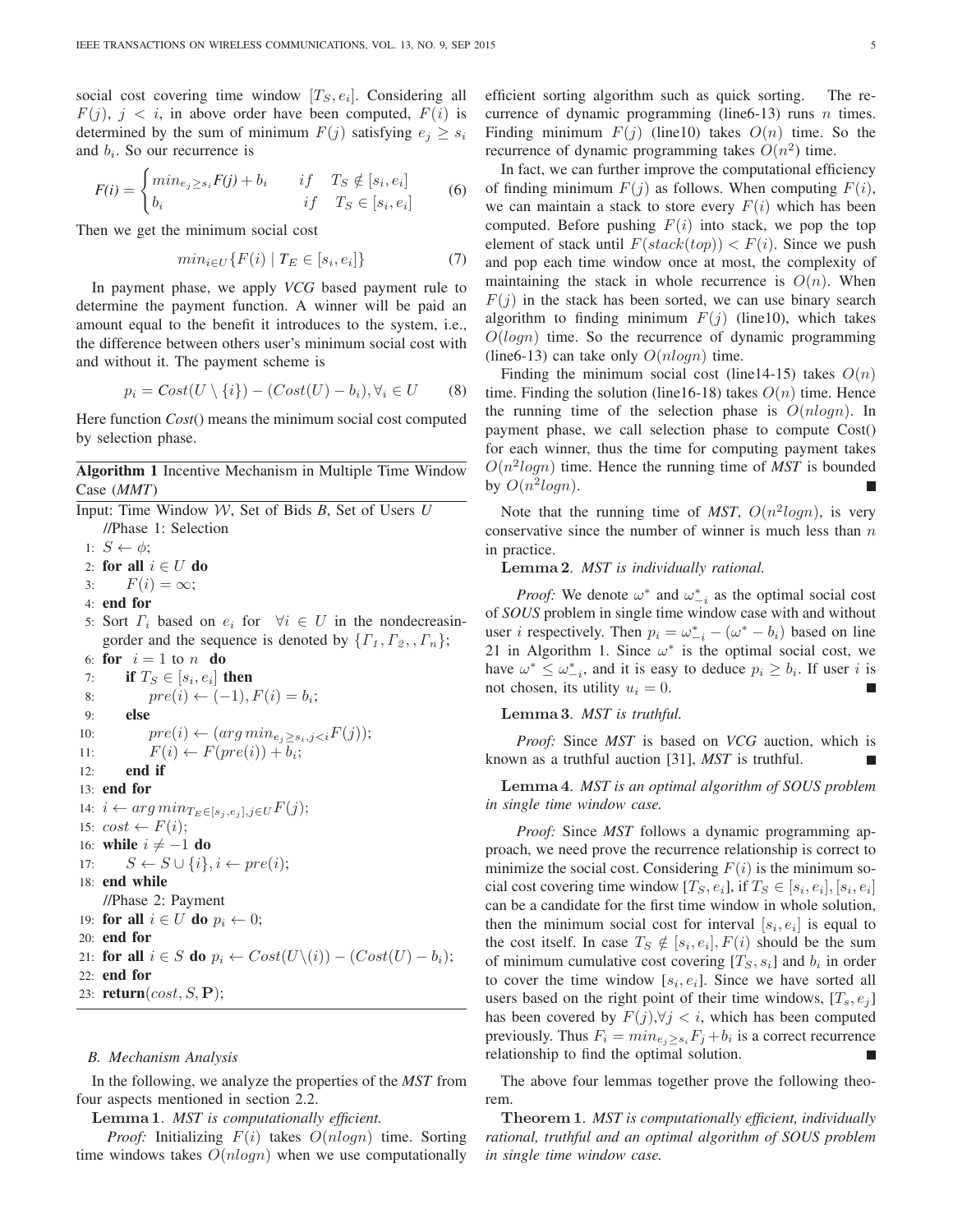# IV. INCENTIVE MECHANISM IN MULTIPLE TIME WINDOW CASE

In this section, we consider the general case where each user can bid more than one time window. We present an incentive mechanism in this multiple time window case (*MMT*).

#### *A. Mechanism Design*

First of all, we attempt to find an efficient algorithm for the original form of *SOUS* problem presented in formula (3) and formula (4), called general *SOUS* conveniently. Unfortunately, as the following theorem shows, it is NP-hard to find the optimal solution.

**Theorem 2**. The general *SOUS* problem is NP-hard.

*Proof:* We will prove this theorem in the appendix. Г Since the general *SOUS* problem is NP-hard, we turn our attention to develop an approximation algorithm in user selection phase. In addition, the *VCG* mechanism [31], which requires the optimal set of winning bids, does not work for our problem. We design our auction mechanism in this multiple time window case (*MMT*), which follows a greedy approach. Illustrated in Algorithm 2, *MMT* still consists of user selection phase and payment determination phase.

Algorithm 2 Incentive Mechanism in Multiple Time Window Case (*MMT*)

Input: Time Window W, Set of Bids *B* //Phase 1: Selection 1:  $\mathcal{W}'$ 1:  $W' \leftarrow W, S \leftarrow \emptyset;$ <br>2: while  $W' \neq \emptyset$  do 3:  $i \leftarrow arg min_{h \in U \setminus S} \frac{b_h}{v_h(\mathcal{W}')}$ ; 4:  $W^{'} \leftarrow W^{'} - v_i(W^{'})$ ;<br>
5.  $S \leftarrow S + J_i V_i$ 5:  $S \leftarrow S \cup \{i\};$ 6: end while //Phase 2: Payment 7: for all  $i \in U$  do  $p_i = 0$ ; 8: end for 9: for all  $i \in S$  do <br>10:  $U' \leftarrow U \setminus \{i\}$ 10:  $U' \leftarrow U \setminus \{i\}, \mathcal{T} \leftarrow \emptyset, \mathcal{W}' \leftarrow \mathcal{W};$ <br>
11: while  $\mathcal{W}' \neq \emptyset$  do 11: while  $\mathcal{W}' \neq \emptyset$  do 12:  $i_h \leftarrow \arg min_{h \in U \setminus \mathcal{T}} \frac{b_h}{v'_h(\mathcal{W}')};$ 13:  $p_i \leftarrow max\{p_i, \frac{v_i'(W')}{v_{i_h}'(W')}$  $\frac{v_i(VV)}{v'_{i_h}(W')}b_{i_h};$ 14:  $\mathcal{T} \leftarrow \mathcal{T} \cup \{i\};$ <br>
15:  $\mathcal{W}' \leftarrow \mathcal{W}' - v_{i_h}(\mathcal{W}');$ <br>
16: **end while** 16: end while 17: end for 18:  $return(S, P)$ ;

In user selection phase, users are essentially sorted according to the effective average cost. Given the remaining required coverage time window, denoted by  $W'_{S_{i-1}}$ , the effective coverage of user i is  $v_i(\mathcal{W}'_{S_{i-1}}) = \mathcal{W}'_{S_{i-1}} \cap (\cup_{\forall j \in \{1, ..., k\}} [s_i^j, e_i^j]).$ <br>The effective evence eset of veen i is defined to be The effective average cost of user *i* is defined to be  $\frac{b_i}{v_i(Ws_{i-1})}$ . In this sorting, the *i*th user is the user h such that  $\frac{b_h}{v_h(W_S)}$  $\frac{h}{s_{i-1}}$  is minimum over  $U\backslash S_{i-1}$ , where  $S_{i-1} = \{1, 2, ..., i-1\}, S_0 =$ 

 $\emptyset$ , and  $\mathcal{W}_{S_0}' = \mathcal{W}$ . Considering  $v_i(\mathcal{W}_{S_{i-1}}') \geq v_i(\mathcal{W}_{S_j}')$  for any  $i > i-1$  this sorting implies that  $j \geq i - 1$ , this sorting implies that

$$
\frac{b_1}{v_1(\mathcal{W}'_{s_0})} \le \frac{b_2}{v_2(\mathcal{W}'_{s_1})} \le \dots \le \frac{b_n}{v_n(\mathcal{W}'_{s_{n-1}})}
$$
(9)

The set of winners is  $S_L = \{1, 2, ..., L\}$ , where  $L \leq n$  is the largest index such that results in  $W' = \emptyset$ . We use  $v_i(W')$ <br>instead of  $v_i(W')$  to simplify the notation in Algorithm 2. instead of  $v_i(\mathcal{W}^{'}_{s_{i-1}})$  to simplify the notation in Algorithm 2.<br>In the naviment determination phase, we sort the users in

In the payment determination phase, we sort the users in  $U\backslash\{i\}$  similarly,

$$
\frac{b_{i_1}}{v'_{i_1}(\mathcal{W}'_{\mathcal{T}_0})} \le \frac{b_{i_2}}{v'_{i_2}(\mathcal{W}'_{\mathcal{T}_1})} \le \dots \le \frac{b_{i_n}}{v'_{i_n}(\mathcal{W}'_{\mathcal{T}_{n-1}})}
$$
(10)

where  $v'_{i_h}(\mathcal{W}'_{\mathcal{T}_{h-1}}) = \mathcal{W}'_{\mathcal{T}_{h-1}} \cap (\cup_{\forall j \in \{1, ..., k_{i_h}\}} [s^j_{i_h}, f^j_{i_h}])$  denotes the effective coverage of the hth user and  $\mathcal{T}_h$  denotes the first h users according to this sorting over  $U\setminus\{i\}$ ,  $\mathcal{T}_h = 0$  and first h users according to this sorting over  $U\backslash\{i\}$ ,  $\mathcal{T}_0 = 0$  and  $W'_{\mathcal{T}_0} = \mathcal{W}$ . The effective coverage of user *i* is  $v_i'(\mathcal{W}'_{\mathcal{T}_{h-1}}) =$  $W'_{\mathcal{T}_{h-1}} \cap (\cup_{\forall j \in \{1,\dots,k_i\}} [s_i^j, e_i^j])$ . For each position h in the sorting we compute the maximum price that user i can be sorting, we compute the maximum price that user  $i$  can be selected instead of user at hth place. We will prove that this price is a critical payment for user *i* later. We also use  $v'_i(\mathcal{W}')$ <br>instead of  $v'(\mathcal{W}')$  to simplify the notation in Algorithm 2 instead of  $v_i'(\mathcal{W}_{\mathcal{T}_{h-1}}')$  to simplify the notation in Algorithm 2.

#### *B. Mechanism Analysis*

In the following, we present theoretical analysis, demonstrating that *MMT* achieves the desired properties of computational efficiency, individual rationality, truthfulness and low approximation ratio.

# **Lemma 5**. *MMT is computationally efficient.*

*Proof:* Finding the user with minimum effective average cost takes  $O(n \cdot max_{i \in \{1,...,n\}} k_i)$ , where computing the value of  $v_i(\mathcal{W}')$  takes  $O(k_i)$  time. Hence, the while-loop (Line2-6)<br>takes  $O(n^2 \cdot max, k_i)$ . In each iteration of the for-loop takes  $O(n^2 \cdot max_{i \in \{1,...,n\}} k_i)$ . In each iteration of the for-loop (Line9-17), a process similar to Line2-6 is executed. Hence the running time of the whole auction is dominated by this for-loop, which is bounded by  $O(n^3 \cdot max_{i \in \{1,...,n\}} k_i)$ .

Note that the running time of  $MMT$ ,  $O(n^3$  $max_{i \in \{1,...,n\}} k_i$ , is very conservative since the number of winners is much less than  $n$  in practice.

**Lemma 6**. *MMT is individually rational.*

*Proof:* Let  $i_h$  be user i's replacement which appears in the *i*th place in the sorting over  $U\setminus\{i\}$ . Since user  $i_h$  would not be at *i*th place if *i* is considered,<br>we have  $\frac{b_i}{v_i(W'_{s_{i-1}})} \leq \frac{b_{i_h}}{v_{i_h}(W'_{s_{i-1}})}$ . Hence we have  $b_i \leq$  $\frac{b_{i}^{i}}{b_{i}^{j}} \leq \frac{b_{i}^{j}}{v_{i}^{j}(W'_{s_{i-1}})}$ . Hence we have  $b_{i} \leq$  $v_i({\mathcal W}^{'}_{s_{i-1}})$  $\frac{v_i(W_{s_{i-1}}')}{v_{i_h}(W_{s_{i-1}}')}b_{i_h} = \frac{v_i'(W_{\tau_{h-1}}')}{v_{i_h}'(W_{\tau_{h-1}}')}b_{i_h} \leq p_i$ , where the equality relies on the observation that  $v_i(W'_{s_{i-1}}) = v'_i(W'_{\mathcal{T}_{h-1}})$  for every  $h \leq i$  which is due to the fact that  $s_{i-1} = \mathcal{T}_{h-1}$  for  $h \leq i$  $\binom{s_{i-1}}{s_{i-1}} = v$  $h \leq i$ , which is due to the fact that  $s_{i-1} = \mathcal{T}_{h-1}$  for  $h \leq i$ . This is sufficient to get  $b_i \leq max_{h \in U' \setminus T}$  $v_i^{'}(\boldsymbol{\mathcal{W}}^{'})$  $\frac{v_i(VV)}{v'_{i_h}(W')}b_{i_h}=p_i.$ Before analyzing the truthfulness of  $MMT$ , we firstly introduce the Myerson's Theorem [32].

**Theorem 2**. *([34, Theorem 2.1]) An auction mechanism is truthful if and only if:*

• *The selection rule is monotone: If user* i *wins the auction* by bidding  $b_i$ , it also wins by bidding  $b'_i \leq b_i$ ;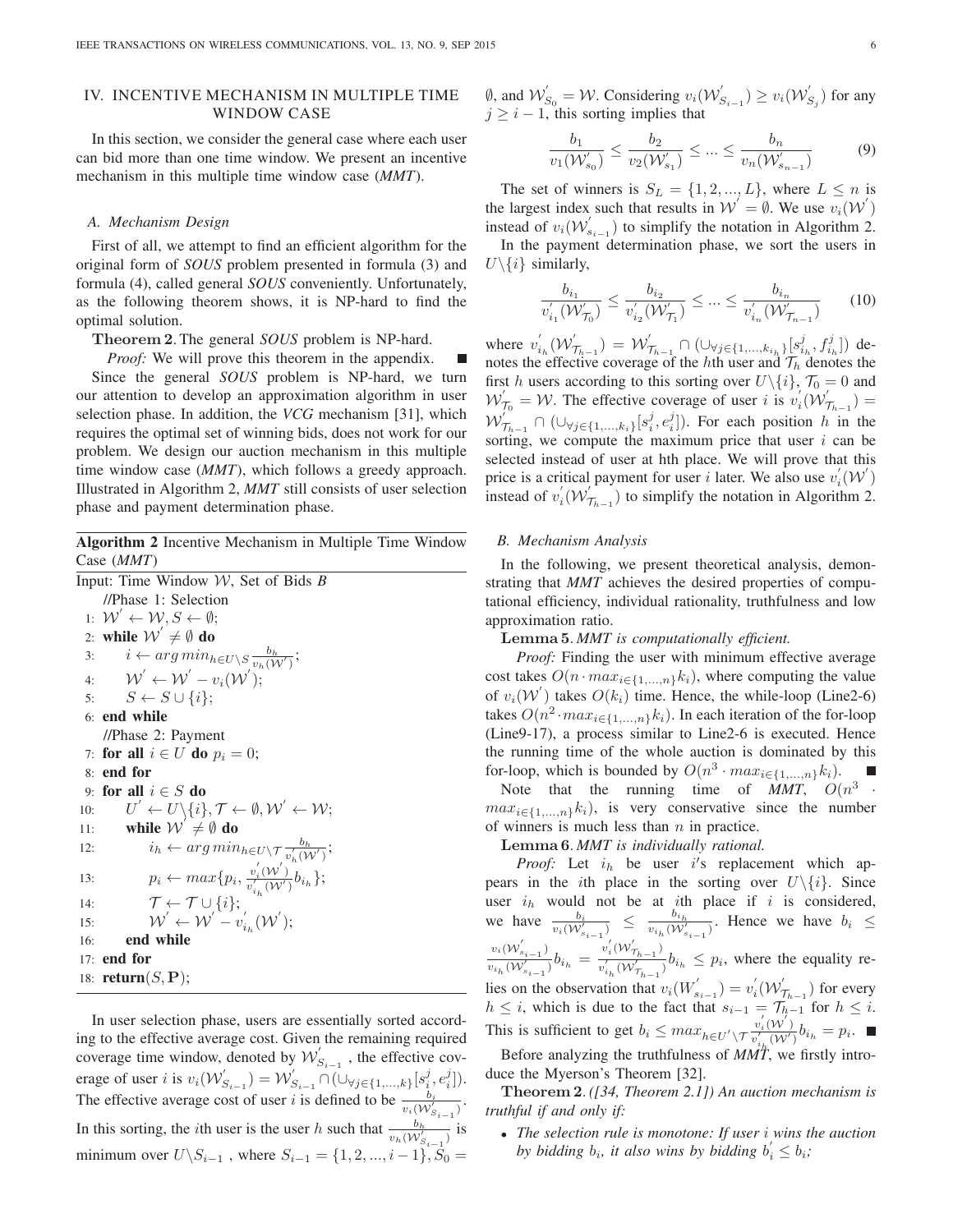• *Each winner is paid the critical value: User* i *would not win the auction if it bids higher than this value.*

# **Lemma 7**. *MMT is truthful.*

*Proof:* Based on Theorem 2, it suffices to prove that the selection rule of *MMT* is monotone and the payment  $p_i$  for each i is the critical value. The monotonicity of the selection rule is obvious as bidding a smaller value cannot push user i backwards in the sorting. We next show<br>that  $v_i$  is the critical value for i in the sense that hidding that  $p_i$  is the critical value for i in the sense that bidding<br>higher  $p_i$  could prevent i from winning the auction. Note higher  $p_i$  could prevent i from winning the auction. Note that  $p_i = max_{h \in \{1, ..., q\}} \frac{v_i'(\mathcal{W}')}{v_{i_h}'(\mathcal{W}')}$  $\frac{v_i(VV)}{v'_{i_h}(W')} b_{i_h}$ . If user *i* bids  $b_i < p_i$ , it will be placed after q since  $b_i \ge \frac{v_i'(W')}{v_{i_q}'(W')}$  $\frac{v_i(VV)}{v'_{i_q}(W')} b_{i_q}$  implies  $\frac{b_i}{v_i'(W')}\geq \frac{b_{i_q}}{v_{i_q}'(W^1)}$ . Hence, user i would not win the auction because the first q users have covered the time window  $W$ .

**Lemma 8**. *MMT can approximate the optimal solution within a factor of*  $In|\mathcal{W}|+1$ 

*Proof:* We rank each time unit by sequence when it is firstly covered in *MMT*. The time units covered simultaneously can be ranked arbitrarily. We assume that this rank is  $s_1, s_2, ..., s_{|\mathcal{W}|}$ . Considering the beginning of  $i + 1$ th iteration in while-loop (Line2-6) of *MMT*, if the number of time units covered by previous i users is  $X_i = \cup$  $j \in \{1, ..., i\}, m \in \{1, ..., k_j\}[s_j^m, e_j^m]\}$ , the number of uncovered time units will be  $|W_i - Y_i|$ . Now we denote the ered time units will be  $|W - X_i|$ . Now we denote the minimum social cost computed by optimal algorithm as *OPT*. Since the optimal algorithm can cover all time units in  $W$ , the uncovered time units can be covered with cost at most *OPT*, where the effective average cost is  $\frac{OPT}{|W-X_i|}$ . When *MMT* covers  $s_r$  in  $i + 1$ th iteration, the number of uncovered time unit is at least  $|W| - r + 1$ , *i.e.*,  $|W - X_i| \ge |W| - r + 1$ . While covering  $s_r$ , we denote the effective average cost as  $cost(s_r)$ . Since *MMT* selects the user with the minimum effective average cost to cover  $s_r$ , we have  $cost(s_r) \leq \frac{OPT}{|W - X_i|} \leq \frac{OPT}{|W| - r + 1}$ . Hence the total cost of *MMT* for covering all time units is  $\Sigma_{r=1}^{|\mathcal{W}|} cost(s_r) \leq (1 + \frac{1}{2} + ... + \frac{1}{|\mathcal{W}|}) OPT = H_{|\mathcal{W}|} OPT \leq$  $(In|W| + 1)OPT.$ 

The above four lemmas together prove the following theorem.

**Theorem 3**. *MMT is computationally efficient, individually rational, truthful and*  $In|\mathcal{W}|+1$  *approximate in multiple time window case.*

Remark: Our *MMT* auction mechanism can be applied to many other problems since the general *SOUS* is a weighted set cover problem in essence. The data integrity and four desirable properties still hold.

# V. PERFORMANCE EVALUATION

In this section, we conduct thorough simulations to investigate the performance of the *MST* and *MMT*. Firstly, we evaluate both *MST* and *MMT* based on real word experience data traces. Then we conduct the simulations based on random users in order to reveal the impacts of the key parameters. The performance metrics include the social cost, the number of winners, the running time, and the payment cost ratio  $\eta$ ,<br>where  $n = \frac{\sum_{i \in SP_i}}{\sum_{i \in SP_i}}$  For our simulations, the cost of each bid where  $\eta = \frac{\sum_{i \in SP_i}}{Cost(S)}$ . For our simulations, the cost of each bid is uniformly distributed in [1,100]. All the simulations were run on a windows machine with Intel Core i5-4210U CUP and 4GB memory. Each measurement is averaged over 100 instances.

#### *A. Performance Evaluation Based on Real Traces*

#### *1) Scenario Settings*

We use the real mobility traces of 370 taxi cabs that report their position every 15 seconds around the city of Rome during 2014-02-01 to 2014-03-02 [38]. For our simulations, we use the traces at the time snapshot in 2014-02-01. We consider the mobile crowdsensing applications are performed in the specific geographical areas with strong requirement of data integrity such as noise mapping in [14] or sensing pollution in [13]. We choose five different places in the city of Rome: Piazza Colonna, Quirinal Palace, University of Arkansas Rome Center (UARC), Basilica of Our Lady and Marcello Theater. The geographical areas are set as the circulars with the centers of the five places respectively, and the radius for each circular is 1 km. We assume that a smartphone is carried by the passenger or the driver of each taxi. The platform publicizes different sensing time windows for different geographical areas, and the bidders are taxis who are in the specific geographical areas during the time interval. For each geographical area, we set the maximum sensing time window, and measure the performance with different end time. The maximum sensing time window for each geographical area is shown in Table 1:

| The geographical area  | The maximum sensing time window |                      |
|------------------------|---------------------------------|----------------------|
|                        | MST                             | <b>MMT</b>           |
| Piazza Colonna         | [19:13:48, 23:57:08]            | [14:44:02, 23:59:59] |
| <b>Ouirinal Palace</b> | [05:38:54, 08:58:54]            | [05:27:13, 13:47:13] |
| <b>UARC</b>            | [20:20:22, 23:40:22]            | [14:58:37, 17:58:37] |
| Basilica of Our Lady   | [00:34:35, 02:14:35]            | [19:20:49, 22:40:49] |
| Marcello Theater       | [18:32:08, 19:22:08]            | [18:28:01, 21:14:41] |

TABLE I: The maximum sensing time windows for different geographical areas

#### *2) Evaluation of MST*

Firstly, we investigate the performance of *MST*. We select the maximum length time interval in the sensing time window of each taxi as the user time window in this case. Fig.3 depicts the performance of *MST* with different end time. Since the start time is same, the different end time means different  $|W|$ , which is an indication of workload for the crowdsensing application. As can be seen from the figure, the number of taxis increases when  $|W|$ goes up. This is because more taxis pass through the pre-set geographical areas when there is more time for sensing. Given the same  $|\mathcal{W}|$ , the number of taxis depends on the taxi density in corresponding area. The number of winning taxis also increases because the platform has to recruit more participators to accomplish the tasks in large sensing time window. Accordingly, higher social cost is incurred since we randomize the cost of each bid. The payment cost ratio fluctuates with increasing  $|W|$ . In most cases, the payment cost ratio is lower than 3. However, in specific cases, the payment cost ratio will be very high if specific taxis stay in these geographical areas for a long time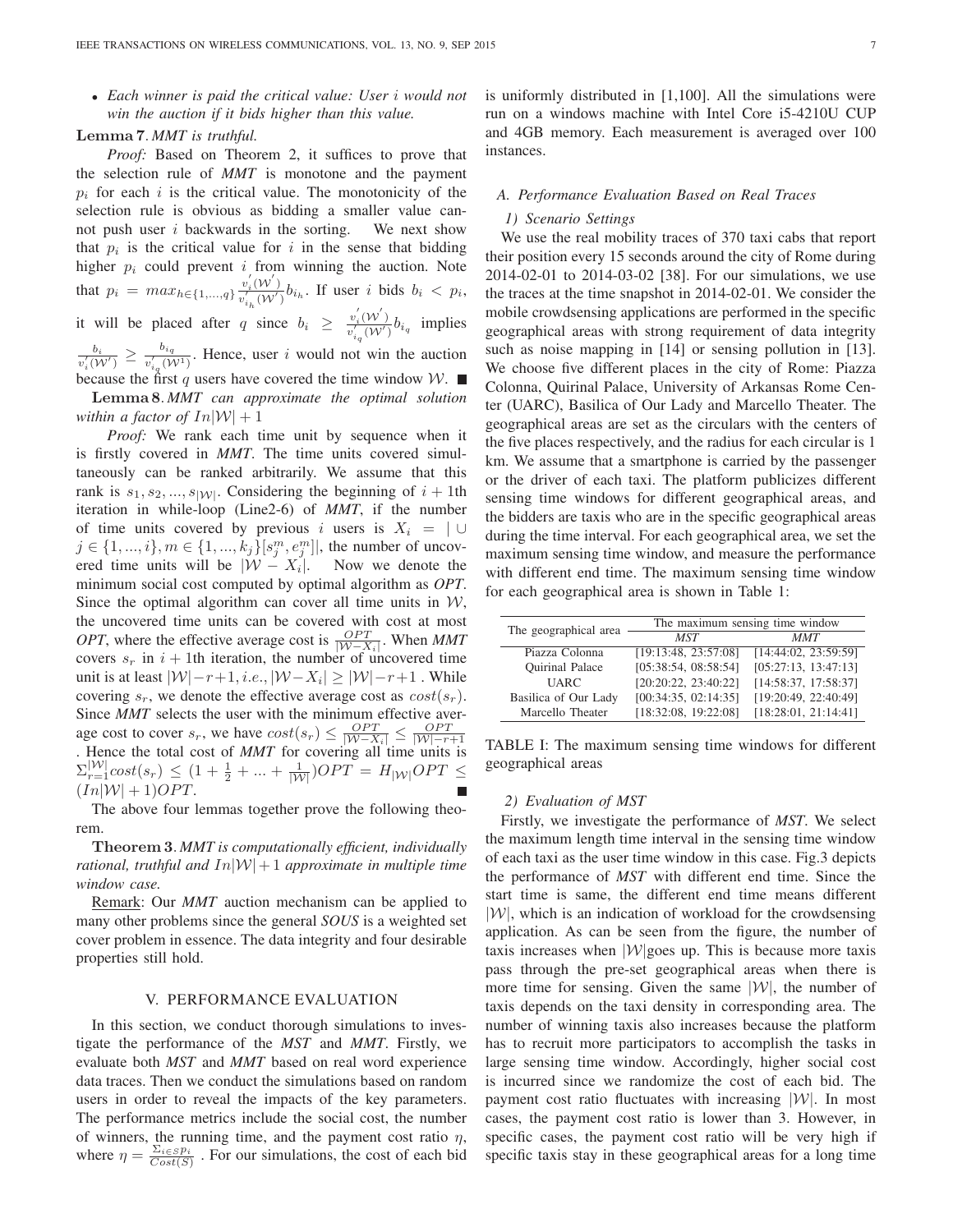

Fig.3. Performance of *MST* with various end time of the sensing time window



Fig.4. Performance of *MMT* with various end time of the sensing time window

and make momentous hurt to other taxis. For example, the payment cost ratio reaches to 4.1 in Piazza Colonna area with sensing time window [19:13:48, 19:30:28]. This is because the taxi with ID 187 can perform all tasks in this sensing time window. Moreover, the running time of *MST* increases with increasing  $|W|$  since the running time depends on the number of taxis, which also increases when  $|W|$  goes up. However, the running time of *MST* is bounded by 1.34ms in all cases.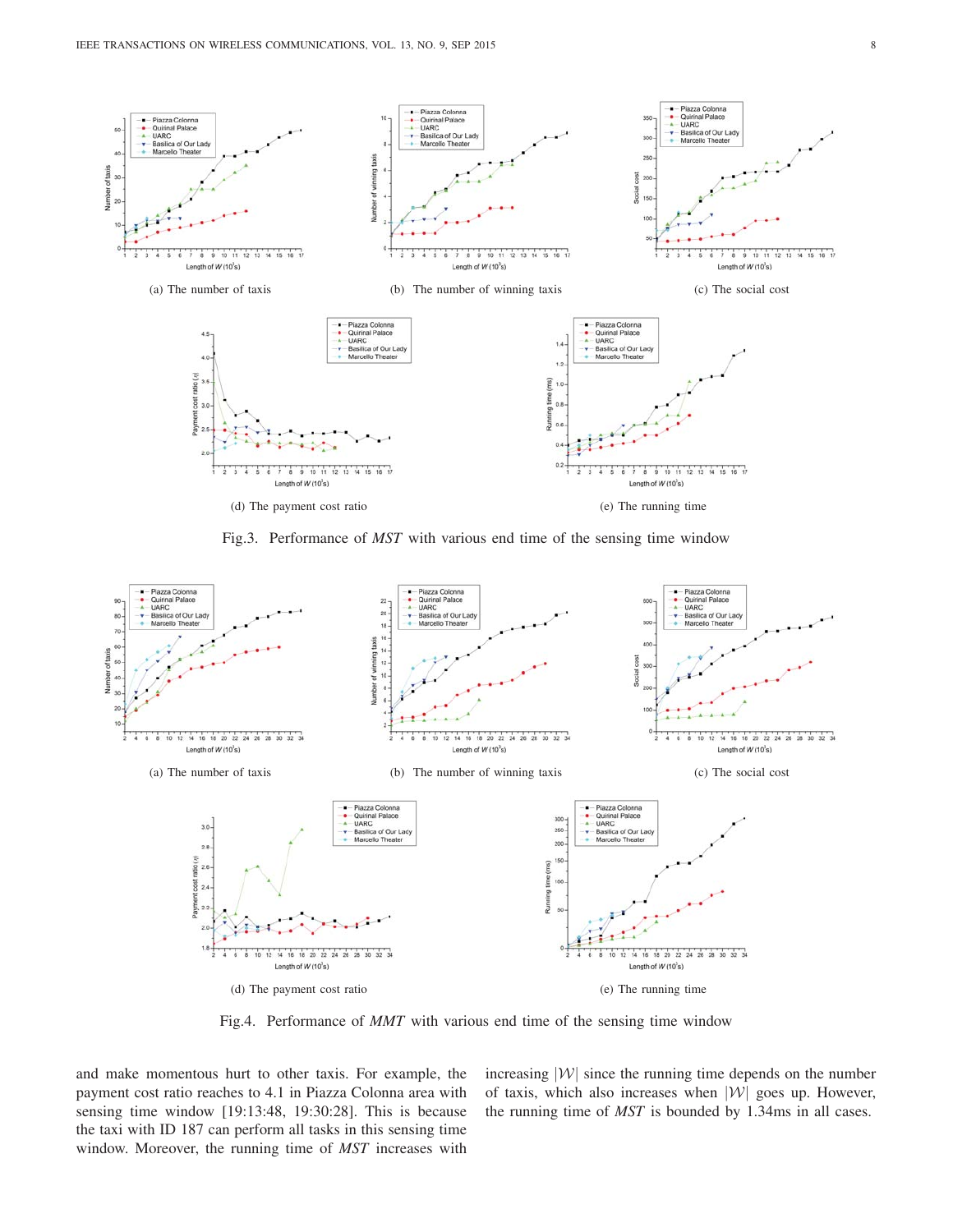

Fig.5. Impact of the upper limit ratio of user time window  $\delta$ 



Fig.6. Impact of the number of users  $n$ 

#### *3) Evaluation of MMT*

In multiple time window case, we use all time intervals of each taxi in the sensing time window as the user time windows. As shown in Table 1, we set five long-term applications in different geographical areas. The length of sensing time windows is from 10000s to 34000s, where there are at most 26 time windows in one bid. Fig.4 shows the performance of *MMT* with different end time. Both the number of taxis and the number of winning taxis increase when  $|\mathcal{W}|$  goes up. For the long-term application, the number of taxis increases gently after 20000s due to the limited total number of taxis. Another reason may be that the drivers have preferences in geographical areas especially in large city of Rome which covers an area of 1285  $km^2$ . The social cost also increases when the number of winning taxis goes up. In most cases, the payment cost ratio is lower than 2.2. However, there are some specific cases such as the area of UARC. We can see from the Fig.4 (e) that the running time increases severely with the increasing number of taxis. However, the running time of *MMT* is bounded by 308.51ms in the sensing time window with the maximum length of 34000s.

# *B. Revealing the Impacts of the Key Parameters*

#### *1) Simulation Setup*

There are three common key parameters: the number of users *n*, the length of sensing time window  $|W|$  and the upper limit ratio of user time window  $\delta$ . There is a special parameter for *MMT*: the upper limit number of time windows for each bid  $\gamma$ . For our simulations, the time window length of each bid is uniformly distributed in the interval  $[1, \delta |W|]$ . Since the users are rational and know that any user time window out of W cannot get the payoff, the start time of bid  $s_i$  is uniformly distributed in whole W and satisfies  $s_i \geq T_S$  and  $e_i \leq T_E$ . In *MMT*, each bid can contain more than one time window. The number of time windows for each bid in *MMT* is uniformly distributed in [1,  $\gamma$ ]. We set *n* = 1800,  $|W|$  = 1000,  $\delta$  = 0.1,  $\gamma = 9$  as the default values, however we will vary them for exploring the impacts of these parameters respectively. The impact of  $|W|$  has been investigated in Section 5.1. Thus we measure the impacts of other key parameters here.

#### *2) Impact of* δ

The time window length of each bid responded by users can depict the interest and suitability of users for participating in mobile crowdsensing. We set the time window length of each bid in  $[1, \delta |W|]$  with uniform distribution, and then vary δ from 0.04 to 0.22 to investigate the impact on *MST* and *MMT*. As can be shown in Fig.5, the number of winners and the social cost also decrease severely both in *MST* and *MMT* with increasing  $\delta$ . This is because the platform can select fewer users to perform the tasks when each user can sense more data within time window W on average. The winners of *MMT* are fewer than that of *MST* since the users with multiple time windows can contribute more than the users with single time window. Accordingly, the social cost of *MMT* is lower than that of *MST*. The payment cost ratio is lower than 3.75 in *MST* and 2.73 in *MMT* with different values of  $\delta$ .

#### *3) Impact of* n

To investigate the scalability of designed mechanisms, we fix the upper limit ratio of user time window  $\delta$ =0.1, and vary the number of users from 1800 to 2700. Fig.6 shows the impact of user number on the performance of *MST* and *MMT*. The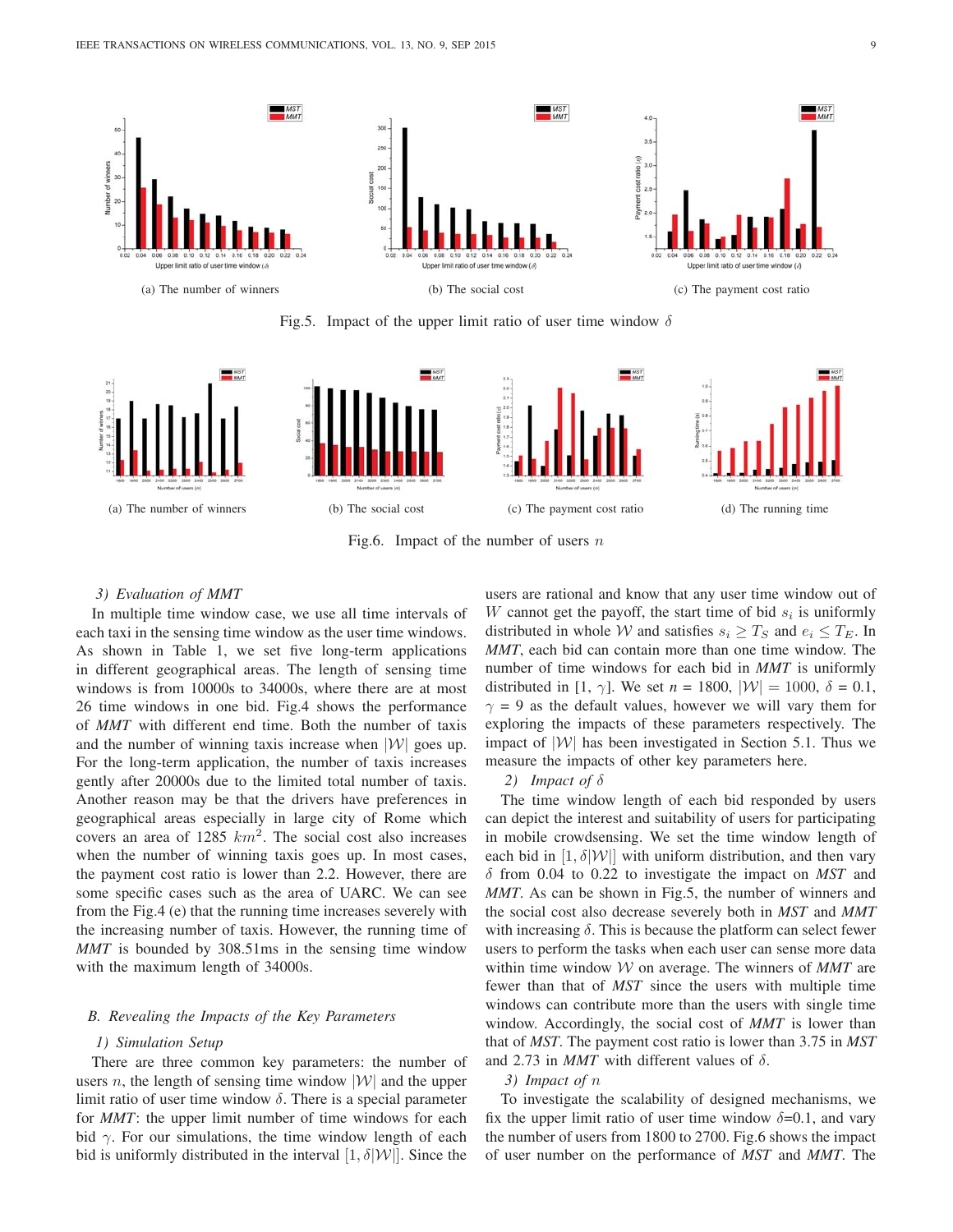

Fig.7. Impact of the upper limit number of time windows for each bid  $\gamma$ 

winner number of *MST* and *MMT* distribute between 17.1 to 21.1 and 10.9 to 13.4 respectively. Both of them do not change much when user number goes up. This is because that increasing user number cannot help to cover the time window W since the time window length of each bid is fixed. The social cost decreases with increasing user number since the platform can find more cheap users to perform the sensing tasks. However, the decreasing of social cost of *MST* and *MMT* is slight because in our system model, the user number needs to be large enough in order to guarantee the coverage of time window W. The payment cost ratio is lower than 2.0 in *MST* and 2.2 in *MMT* with different user number. Moreover, the running time of both mechanisms increase, which conforms to the expected running time properties of *MST* and *MMT* proved in lemma 1 and lemma 5 respectively. However, the designed mechanisms are computational efficient since the running time of *MST* and *MMT* is bounded by 0.5s and 1s respectively when user number increases severely from 1800 to 2700.

# *4) Impact of*  $\gamma$  *in MMT*

Since each user can respond with multiple time windows in one bid in *MMT*, the number of time windows for each bid is a key parameter which depends largely on users' movement habit in practice. Fig.7 depicts the performance of *MMT* with the upper limit number of time windows for each bid  $\gamma$  being varied from 5 to 23. With more time windows each user can provide, the number of winners decreases severely from 15.9 to 7.4, and the social cost decreases from 54.2 to 11.3 accordingly. The payment cost ratio fluctuates between 1.47 and 2.1 with different values of  $\gamma$ . In addition, the running time of *MMT* increases with increasing  $\gamma$ . This is a reasonable phenomena since the running time of *MMT* is related to the maximum of time windows of users. However the running time of *MMT* is still lower than 0.7s when there are 1800 users with 12 time windows on average.

### VI. RELATED WORK

At present, there are some studies on incentive mechanism design for mobile crowdsensing. Lee *et al*. proposed a Reverse Auction based Dynamic Price incentive mechanism with Virtual Participation Credit (RADP-VPC) [37] for collecting user sensing data with weak data integrity requirement. The service provider publicized the time period in each round  $r$ for the time sensitive property of the application. However, RADP-VPC is not truthful. Singer proposed a budget feasible mechanism [33], which is truthful and computationally efficient based on proportional share allocation rule. However, the designed mechanism was not established on any explicit crowdsensing system model. To overcome this drawback, they develop pricing mechanisms [26] for budget feasible maximizing task problem and budget feasible minimizing payment problem based on the method proposed in [33]. Yang *et al*. consider two system models of smartphone crowdsourcing [25]: the platform-centric model where the platform provides a reward shared by participating users, and the user-centric model where users have more control over the payment they will receive. In [35], they further investigate the user-centric model with three scenarios: single requester with single bid, single requester with multiple bids and multiple requesters with multiple bids. Koutsopoulos designed an optimal reverse auction [34], which considered the data quality as *user participation level.* However, the *quality indicator*, which essentially measures the relevance or usefulness of information is empirical and relies on user's information in the past. It is not reasonable to assume that the historical information can be obtained in advance. In [27], Feng et al. presented a truthful auction, which was formulated as *winning bids determination problem,* for collaborative sensing in mobile crowdsourcing. However the mechanism is only effective to perform locationaware tasks. In [29], Zhao *et al*. investigated the problem that users submit their private profiles to the crowdsourcer when they arrive, and the crowdsourcer aims at selecting a subset of users before a specified deadline for minimizing the total payment while a specific number of tasks can be completed. They designed three online mechanisms, *Homo-OMZ, Hetero-OMZ* and *Hetero-OMG* for different user models.

#### VII. CONCLUSION

In this paper, we have investigated truthful incentive mechanisms for time window dependent tasks in mobile crowdsensing with strong requirement of data integrity. We have presented a universal system model based on reverse auction framework and formulated the problem as the *Social Optimization User Selection* (*SOUS*) problem. The objective function of *SOUS* problem is maximizing the social efficiency while the whole time window publicized by the platform can be covered. We have designed two incentive mechanisms, *MST* and *MMT*, to solve the *SOUS* problem in different cases. In single time window case, we designed an optimal algorithm based on dynamic programming to select users.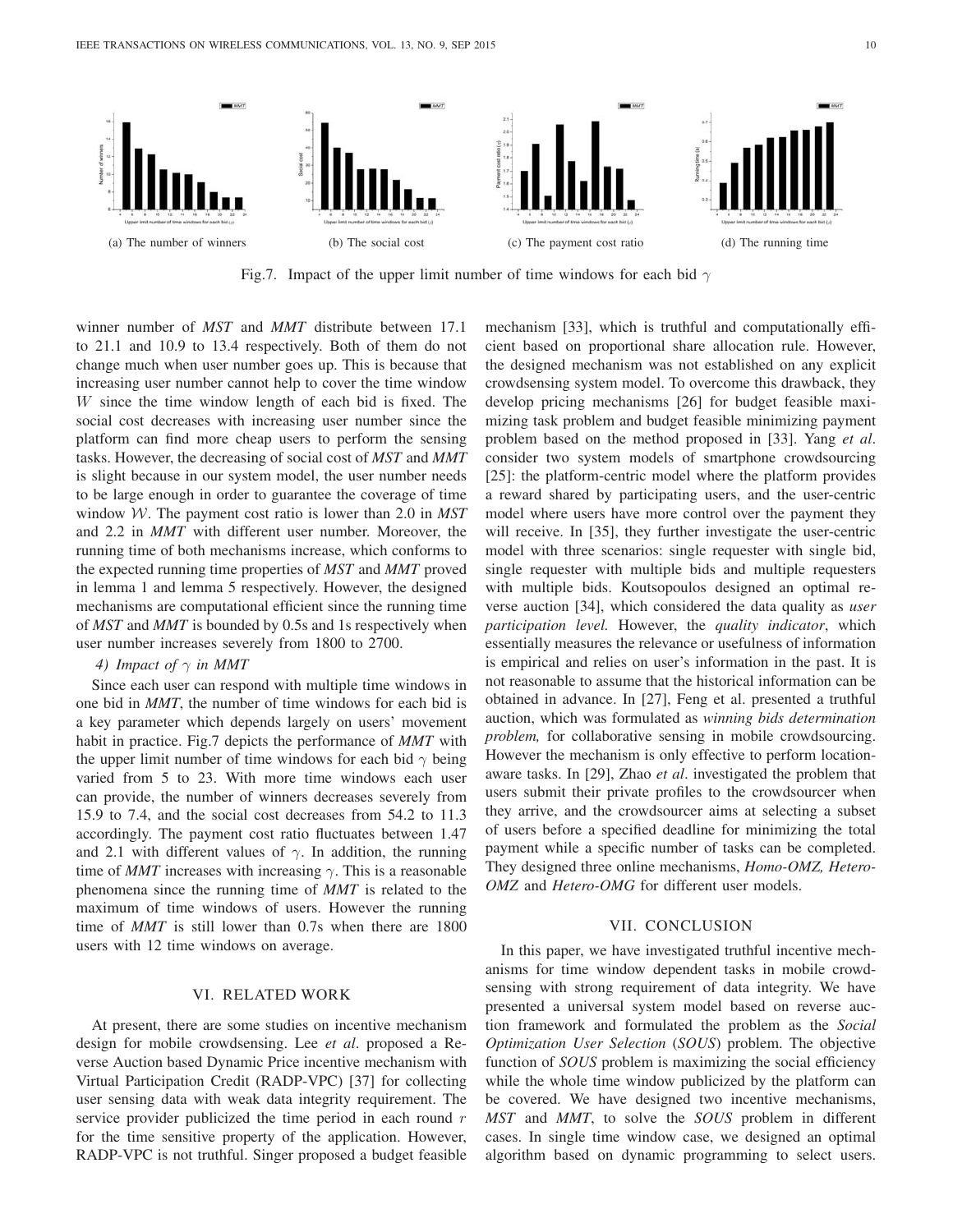The determination phase of *MST* is inspired by the *VCG* mechanism that is known to be truthful. While in multiple time window case, we have shown the general *SOUS* problem is NP-hard. We designed *MMT* based on greedy approach, which approximates the optimal solution within a factor of  $In|\mathcal{W}| + 1$ . Through both rigid theoretical analysis and extensive simulations, we demonstrated that the proposed mechanisms achieve high computation efficiency, individual rationality and truthfulness. In the future work, we will further explore the incentive mechanisms for time window dependent tasks in more complex scenarios. For example, the time window dependent tasks in mobile crowdsensing applications are associated with specific locations.

#### ACKNOWLEDGMENT

This work is sponsored in part by NSF grant (No.1444059, 1420881), NSFC (No.61472193, 61472192, 61373139), The natural science foundation of Jiangsu Province (No.BK20141429), Scientific and Technological Support Project (Society) of Jiangsu Province (No.BE2013666), China Postdoctoral Science Foundation (No.2014M562662, 2013T60553), Jiangsu Postdoctoral Science Foundation (No. 1402223C).

#### **REFERENCES**

- [1] Worldwide Smartphone Forecast by Shipments and Value, http://www.idc.com/getdoc.jsp?containerId=prUS25282214,2014.
- [2] R. K. Ganti, F. Ye, and H. Lei. Mobile crowdsensing: Current state and future challenges,*IEEE Communications Magazine*, vol.49, no.11, pp.32- 39, Nov.2011.
- [3] S. Consolvo et al., Activity Sensing in the Wild: A Field Trial of Ubifit Garden, in*Proc. 26th Annual ACM SIGCHI Conf*. Human Factors Comp. Sys., Apr.2008, pp. 1797-1806.
- [4] E. Miluzzo et al., Sensing meets Mobile Social Networks:The Design, Implementation, and Evaluation of the CenceMe Application, in*Proc. 6th ACM SenSys,Nov*.2008, pp. 337-50.
- [5] M. Mun et al., Peir, the Personal Environmental Impact Report, as a Platform for Participatory Sensing Systems Research, in*Proc. 7th ACM MobiSys,Jun.*2009, pp. 55-68.
- [6] A. Thiagarajan et al., VTrack: Accurate, Energy-Aware Traffic Delay Estimation Using Mobile Phones, in*Proc.7th ACM SenSys,Nov*. 2009, pp.85-98.
- [7] UC Berkeley/Nokia/NAVTEQ, Mobile Millennium, http://traffic.berkeley.edu/
- [8] S. Reddy, A. Parker, J. Hyman, J. Burke, D. Estin and M. Hansen, Image Browsing, Processing and Clustering for Participatory Sensing:Lessons from a DietSense Prototype in *Proc. the Workshop on Embedded Networked Sensors (EmNetS)*, June 2007, pp.13-17.
- [9] S. Eisenman, E. Miluzzo, N. Lane, R. Peterson, G. Ahn and A. Campbell, The Bikenet Mobile Sensing System for Cyclist Experience Mapping, in *Proc.5th ACM SenSys, Nov*.2007, pp.87-101.
- [10] E. Miluzzo, N. Lane, K. Fodor, R. Peterson, S. Eisenman, H. Lu, M. Musolesi, X. Zheng, A. Campbell, Sensing Meets Mobile Social Networks: The Design, Implementation and Evaluation of the CenceMe Application, in *Proc.6th ACM SenSys, Nov*.2008, pp.337-350.
- [11] W. Dong, B. Lepri, and S. Pentland, Tracking Co-Evolution of Behavior and Relationships with Mobile Phones, *Tsinghua Scienceand Technology,* vol.17, no.2, pp. 136-151, Apr.2012.
- [12] M. Mun, S. Reddy, K. Shilton, N. Yau, J. Burke, D. Estrin, M. Hansen, E. Howard, R. West, and P. Boda. PIER, the personal environmental impact report, as a platform for participatory sensing systems research,in*Proc.ACM MobiSys*, Jun.2009, pp.55-68,
- [13] J. Carrapetta, N. Youdale, A. Chow and V. Sivaraman, Haze Watch Project, Online: http://www.hazewatch.unsw.edu.au/.
- [14] R. Rana, C. Chou, S. Kanhere, N. Bulusu, and W. Hu. Earphone: An end-to-end participatory urban noise mapping,in*Proc.ACM/IEEE IPSN,* Apr.2010, pp.105-116.
- [15] N. Maisonneuve, M. Stevens, M. Niessen, and L. Steels, Noisetube: Measuring and Mapping Noise Pollution with Mobile Phones, *Information Technologies in Environmental Eng.*, May.2009, pp. 215-228.
- [16] P. Mohan, V. Padmanabhan, R. Ramjee, Nericell: Rich Monitoring of Road and Traffic Conditions using Mobile Smartphones, in *Proc.6th ACM SenSys,* Nov.2008, pp.323-336.
- [17] E. Koukoumidis, L. Peh, and M. Martonosi, SignalGuru: Leveraging Mobile Phones for Collaborative Traffic Signal Schedule Advisory, in *Proc. ACM Ninth Intl Conf. Mobile Systems, Applications, and Services (MobiSys)*, Jun.2011, pp.127-140.
- [18] A. Thiagarajan, L. Ravindranath, K. LaCurts, S. Madden, H. Balakrishnan, S. Toledo, and J. Eriksson. Vtrack: accurate, energy-aware road traffic delay estimation using mobile phones. in *Proc.7th ACM SenSys,* Nov.2009, pp. 85-98.
- [19] C. Costa, C. Laoudias, D. Zeinalipour-Yazti, and D. Gunopulos, Smarttrace: Finding Similar Trajectories in Smartphone Networks Without Disclosing the Traces, in *Proc. IEEE 27th Intl Conf.Data Eng. (ICDE)*,Apr.2011, pp.1288-1291.
- [20] S. Matyas, C. Matyas, C. Schlieder, P. Kiefer, H. Mitarai, and M. Kamata, Designing Location-Based Mobile Games with a Purpose: Collecting Geospatial Data with Cityexplorer, in *Proc. ACM Intl Conf. Advances in Computer Entertainment Technology*,Dec.2008, pp.244-247.
- [21] Sensorly, http://www.sensorly.com, 2014.
- [22] Y. Liu, Y. Zhao, L. Chen, J. Pei, and J. Han, Mining Frequent Trajectory Patterns for Activity Monitoring Using Radio Frequency Tag Arrays, *IEEE Trans. Parallel and Distributed Systems,* vol. 23, no. 11, pp. 2138- 2149, Nov. 2012.
- [23] Z. Yang, C. Wu, and Y. Liu, Locating in Fingerprint Space: Wireless Indoor Localization with Little Human Intervention, in *Proc.ACM Mobi-Com,* Aug.2012, pp.269-280.
- [24] P. Zhou, Y. Zheng, and M. Li, How Long to Wait?: Predicting Bus Arrival Time with Mobile Phone Based Participatory Sensing, in *Proc. ACM MobiSys,* Jun.2012, pp.1228-1240.
- [25] D. Yang, G. Xue, X. Fang, and J. Tang, Crowdsourcing to Smartphones: Incentive Mechanism Design for Mobile Phone Sensing, in *Proc. ACM MobiCom,* Aug.2012, pp.173-184.
- [26] Y. Singer and M. Mittal, Pricing mechanisms for crowdsourcing markets, in *Proc. the 22nd international conference on World Wide Web,* Apr.2013, pp. 1157-1166.
- [27] Z. Feng, Y. Zhu, Q. Zhang, L.M. Ni, A.V. Vasilakos, "TRAC: Truthful auction for location-aware collaborative sensing in mobile crowdsourcing," in *Proc. IEEE INFOCOM,* Apr.2014, pp.1231-1239.
- [28] A. Subramanian, G. S. Kanth, and R. Vaze, Offline and online incentive mechanism design for smart-phone crowd-sourcing, *arXiv preprint arXiv:1310.1746,* 2013.
- [29] D. Zhao; X. Li; H. Ma, "How to crowdsource tasks truthfully without sacrificing utility: Online incentive mechanisms with budget constraint," in *Proc. IEEE INFOCOM,* Apr.2014, pp.1213-1221.
- [30] X. Zhang; Z. Yang; Z. Zhou; H. Cai; L. Chen; X. Li, "Free Market of Crowdsourcing: Incentive Mechanism Design for Mobile Sensing," *IEEE Transactions on Parallel and Distributed Systems,* vol.25, no.12, pp.3190- 3200, Dec. 2014.
- [31] L. Blumrosen and N. Nisan. Combinatorial auctions (a survey). In N. Nisan, T. Roughgarden,E. Tardos, and V. Vazirani, editors, Algorithmic Game Theory, Cambridge University Press, 2007.
- [32] R. Myerson, Optimal auction design, *Math. Of Operations Research,*vol.6, no.1, pp.58-73, Feb.1981.
- [33] Y. Singer, Budget feasible mechanisms, in *Proc. IEEE FOCS,* Oct.2010, pp.765-774.
- [34] I.Koutsopoulos, "Optimal incentive-driven design of participatory sensing systems," in *Proc. IEEE INFOCOM,* Apr.2013, pp.1402-1410.
- [35] X. Zhang, G. Xue, R. Yu, D. Yang, and J. Tang, "Truthful Incentive Mechanisms for Crowdsourcing," to appear in *INFOCOM* 2015.
- [36] W. Hsu, D. Dutta, and A. Helmy, CSI: A paradigm for behavior-oriented profile-cast services in mobile networks, *Ad Hoc Networks, vol.10, no.8, pp. 1586-1602,* Nov.2012.
- [37] J. Lee and B. Hoh, Sell your experiences: a market mechanism based incentive for participatory sensing, in Proc. IEEE PerCom, Mar. 2010, pp. 60-68.
- [38] R. Amicia, M. Bonolaa, L. Bracciale, A. Rabuffi, P. Loretia and G. Bianchi, Performance assessment of an epidemic protocol in VANET using real traces, *Procedia Computer Science,* vol.40, pp.92-99. 2014.
- [39] C. Adams, P. Cain, D. Pinkas, R. Zuccherato, Internet X.509 Public Key Infrastructure Time-Stamp Protocol (TSP), *IETF RFC3161,* http://tools.ietf.org/pdf/rfc3161.pdf, August 2001.